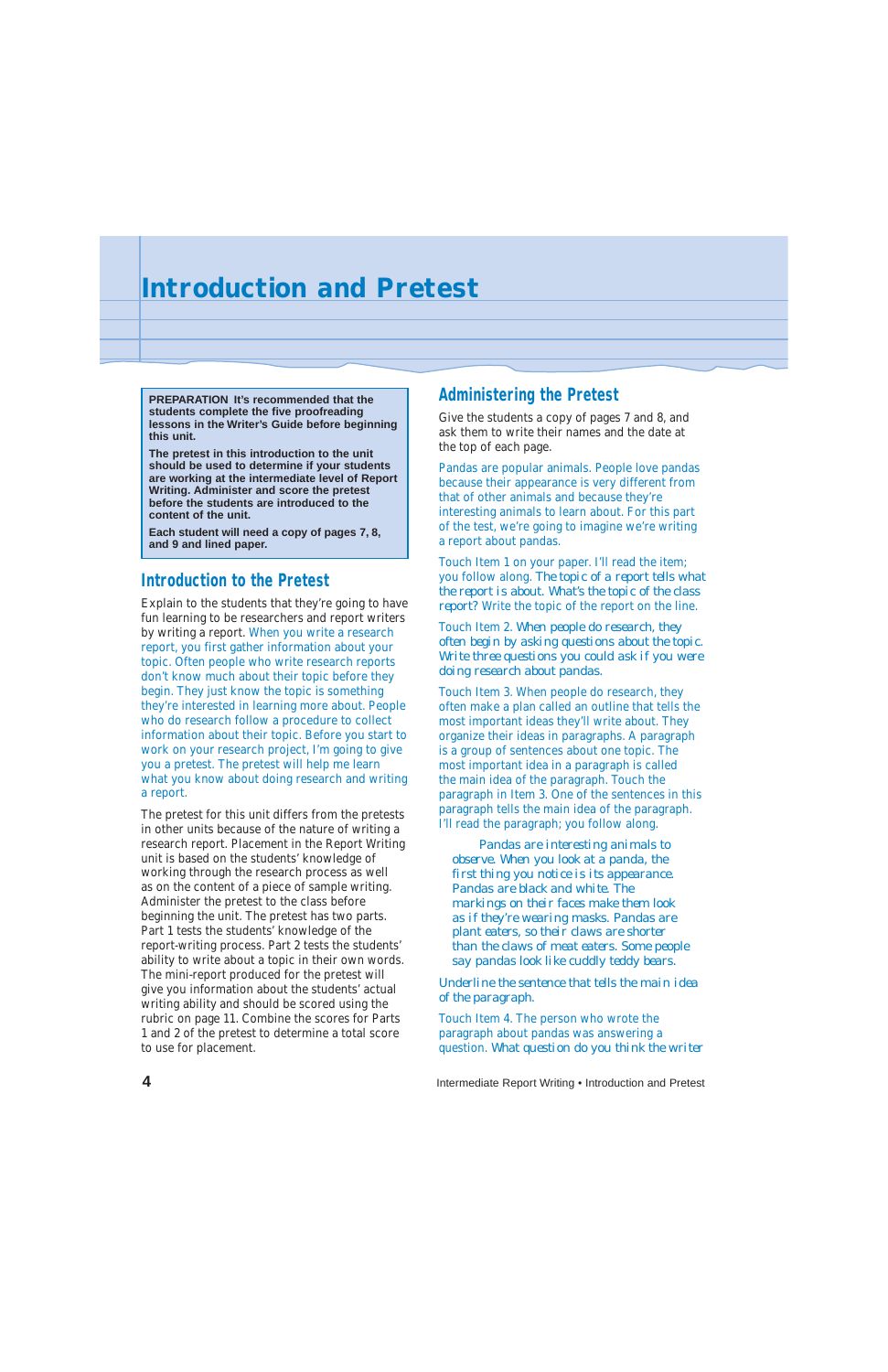Intermediate Report Writing • Introduction and Pretest **5**

*answered when she wrote the paragraph in Item 3?* Write your answer on the lines.

Touch Item 5. *The purpose of a report is the reason you're writing the report. Write a sentence to tell why you would write a report about pandas.*

Touch Item 6. *There are many places to get information about pandas. Write three places you could get information about pandas.*

Touch Item 7. When you write a research report, it's important to stay on the topic. That means you write only about the topic. You don't write information about another topic. *Some of the information in this paragraph doesn't belong.* It's not about the topic. I'll read the paragraph; you follow along.

*There are not many parts of the world where pandas live. Pandas may be found high in the mountains in southwestern China. The climate is hot in Africa. Pandas thrive in mountainous areas that have forests of bamboo. Bamboo is good to eat. A few pandas can be found living in zoos throughout the world. Pandas do not like people to look at them.*

*What is the topic of this paragraph?* Write your answer. *Draw a line through the sentences in the paragraph that don't tell about the topic.*

#### Collect the students' papers.

Give each student a sheet of lined paper. You learned some information about pandas in Part 1 of the pretest. Now you'll write a short report to tell what you know about pandas. Give each student a copy of the "Panda Fact Sheet" (page 9). You can use the information you learned in Part 1 and the information on the fact sheet to help you write your report. You may also add to your report any other information you know about pandas. You have forty-five minutes to write your report.

After forty-four minutes, tell the students to finish writing the sentence they're working on. Give the students fifteen minutes to edit and proofread their reports. Evaluate the pretests using the rubric and scoring guide on pages 10 and 11. Answers for Part 1 follow this paragraph. Keep the writing sample and the scoring rubric for comparison at the end of the unit.

### **Answer Key for Report Writing Pretest, Part 1**

- 1. Pandas
- 2. (Accept reasonable responses that are stated as questions.) Ideas:
	- a. Where do pandas live?
	- b. What do pandas eat?
	- c. How long do pandas live?
- 3. When you look at a panda, the first thing you notice is its appearance.
- 4. Idea: What do pandas look like?
- 5. (Accept reasonable responses.) Idea: To help people learn about pandas
- 6. (Accept reasonable responses.) Ideas: Internet, library, book, magazine, television, video
- 7. a. Idea: Places pandas live
	- b. The climate is hot in Africa. Bamboo is good to eat. Pandas do not like people to look at them.

#### **Introduction to the Unit**

The students will write reports on endangered animals of the United States. You may wish to introduce the topic to the students by inviting a guest speaker from a local conservation group or by showing a videotape to help the students understand the concept of endangered species. The students can also start thinking about the endangered animals they'll choose as subjects for their reports. If your science curriculum includes a unit on animals, conservation, or environmental studies, you may be able to integrate this report writing unit with the science unit.

This unit will be most effective if each student chooses a different animal to investigate. The United States Fish and Wildlife Service provides a list of all endangered and threatened species. The number of endangered animals in the United States is large and changes continually. You may wish to narrow this list so your students won't be overwhelmed by the number of choices. The Web site www.endangered.fws.gov includes lists of threatened and endangered animals by groups—mammals, birds, reptiles, amphibians, and fish. Here are additional sites where you and your students can find information.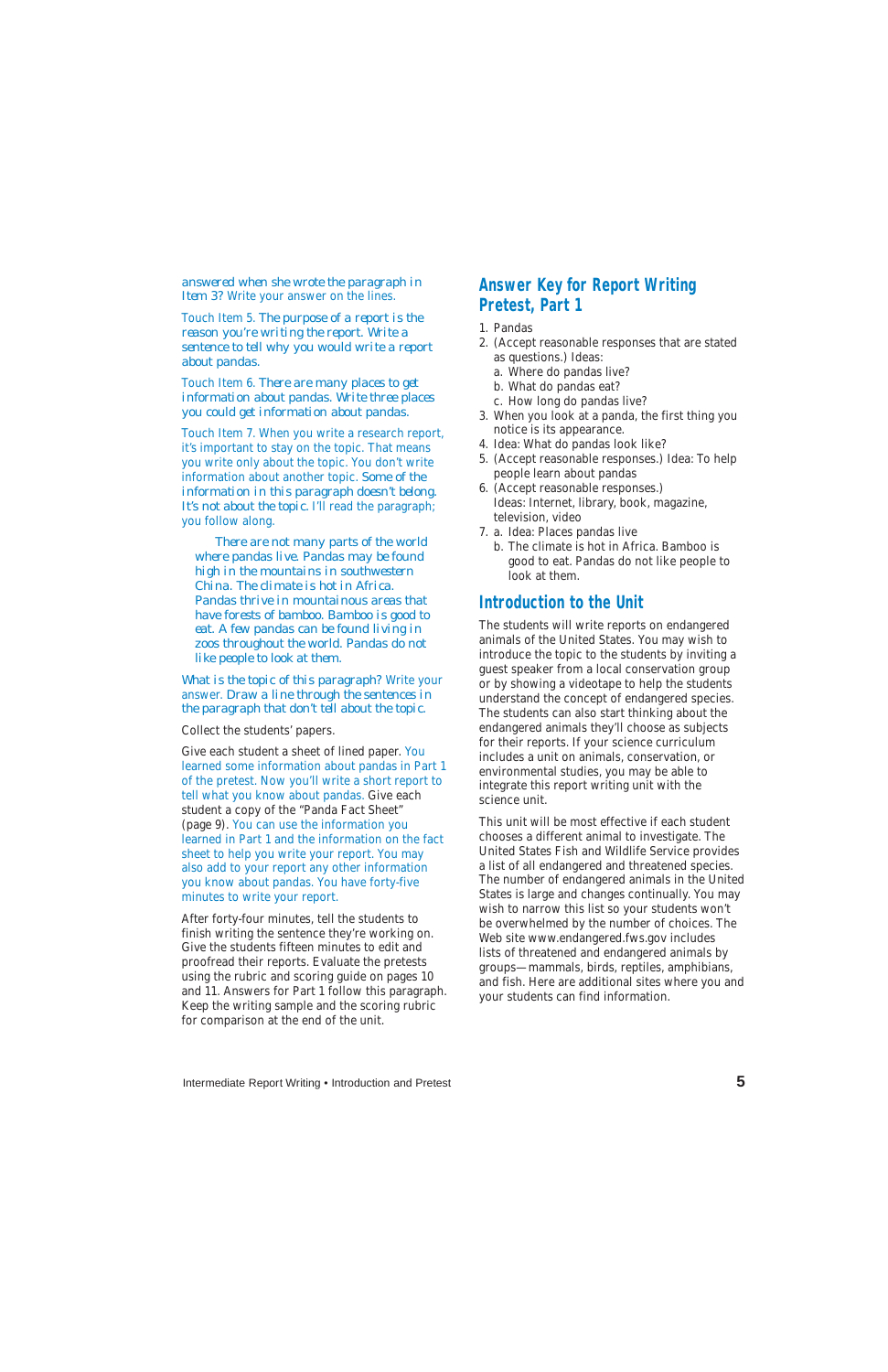Massicot, Paul. Animal Info—Information on Rare, Threatened and Endangered Mammals. 2003 Animal Info: www.animalinfo.org

NatureServe Explorer: An Online Encyclopedia of Life. 2003. Version 1.8: www.natureserve.org/explorer

The Wild Ones: The Children's Education Program of Wildlife Trust: thewildones.org

You may also wish to collect from a library printed materials on endangered species, including magazines, pamphlets, books, and encyclopedias. Ask your school librarian to have materials available for your students.

As part of each lesson, you'll model the steps of the research process, so you should select an endangered animal for this modeling. The animal used to model the process in this unit is the red wolf *(Canis rufus).*

Introduce the students to this unit with an explanation like the following: We're going to have fun learning to be researchers and report writers by writing a report about an animal on the endangered species list. The word *species* means "a kind of animal." Animals on the endangered species list are animals that are

dying or being killed at a rate faster than they reproduce. This means that not enough baby animals of these species are being born. This is a serious problem. Earth has thousands of different species, or kinds, of animals. It's important that humans not let them become extinct. Animals that are extinct are no longer living. An example of an extinct animal is the dinosaur. We can see only their bones in museums.

The students should choose animals from the endangered animals list of the U.S. Fish and Wildlife Service. They will research a particular animal and then write a report. The report should include maps, pictures, and other visual materials as well as paragraphs about the animal.

The students should have an opportunity to learn about endangered animals in their own state, as well as those in other states, by visiting a Web site such as www.endangeredspecie.com.

Provide a sign-up chart so the students can write the names of the animals they choose for the subject of their reports. The students should choose animals that have not been chosen by others in the class. After the students have made their choices and written them on the sign-up chart, you'll be ready to begin the ten-lesson instructional sequence.

**6** Intermediate Report Writing • Introduction and Pretest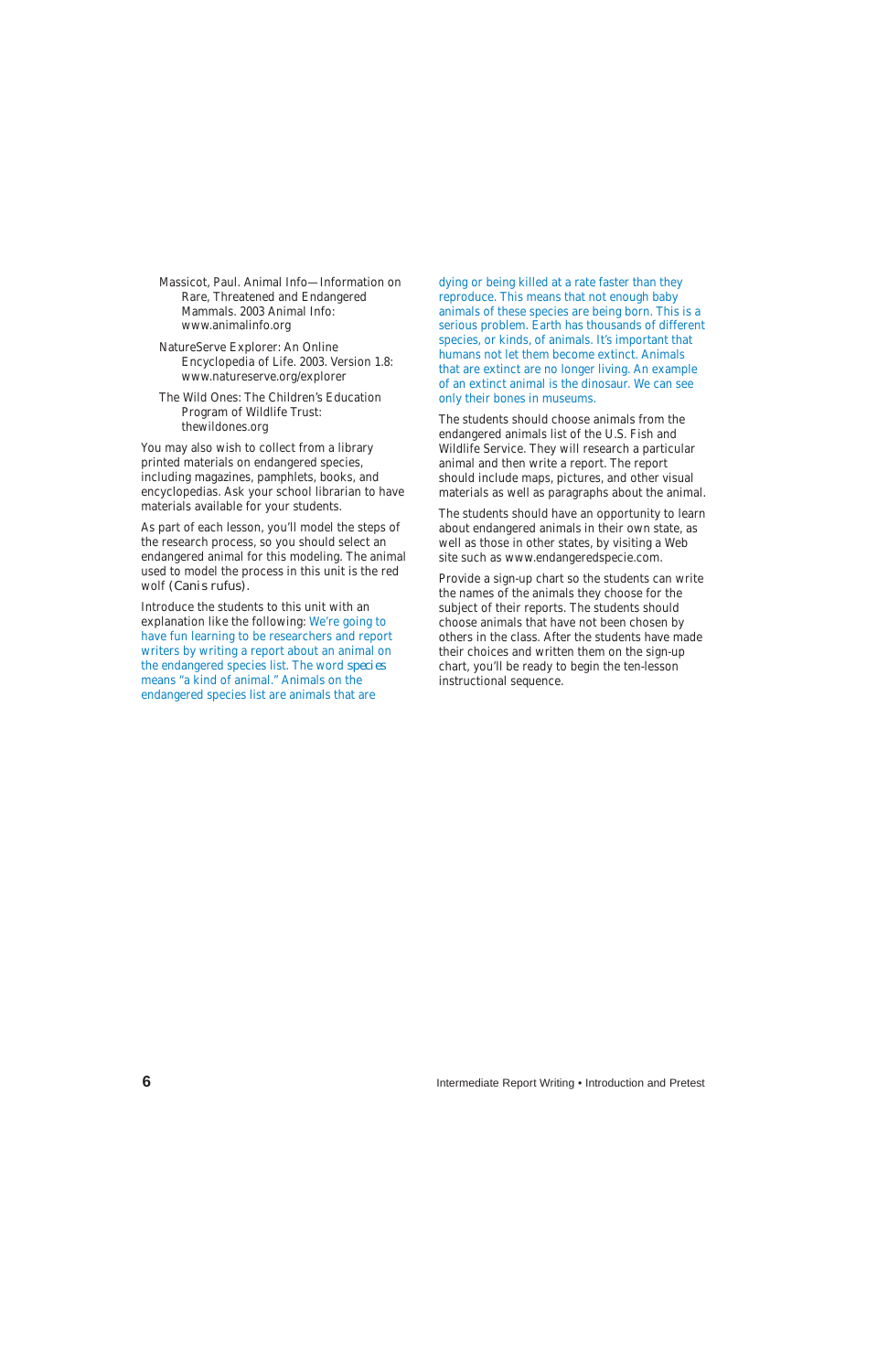## **Report Writing Pretest, Part 1 page 1**

- 2. When people do research, they often begin by asking questions about the topic. Write three questions you could ask if you were doing research about pandas.
	- a. b.  $\mathbf{c}$ .  $\qquad \qquad$

1. The topic of a report tells what the report is about. What's the topic of the class report?

3. Underline the sentence that tells the main idea of the paragraph.

Pandas are interesting animals to observe. When you look at a panda, the first thing you notice is its appearance. Pandas are black and white. The markings on their faces make them look as if they're wearing masks. Pandas are plant eaters, so their claws are shorter than the claws of meat eaters. Some people say pandas look like cuddly teddy bears.

- 4. What question do you think the writer answered when she wrote the paragraph in Item 3?
- 5. The purpose of a report is the reason you're writing the report. Write a sentence to tell why you would write a report about pandas.

Copyright ©:

Intermediate Report Writing • Introduction and Pretest **7 7** 

Name Date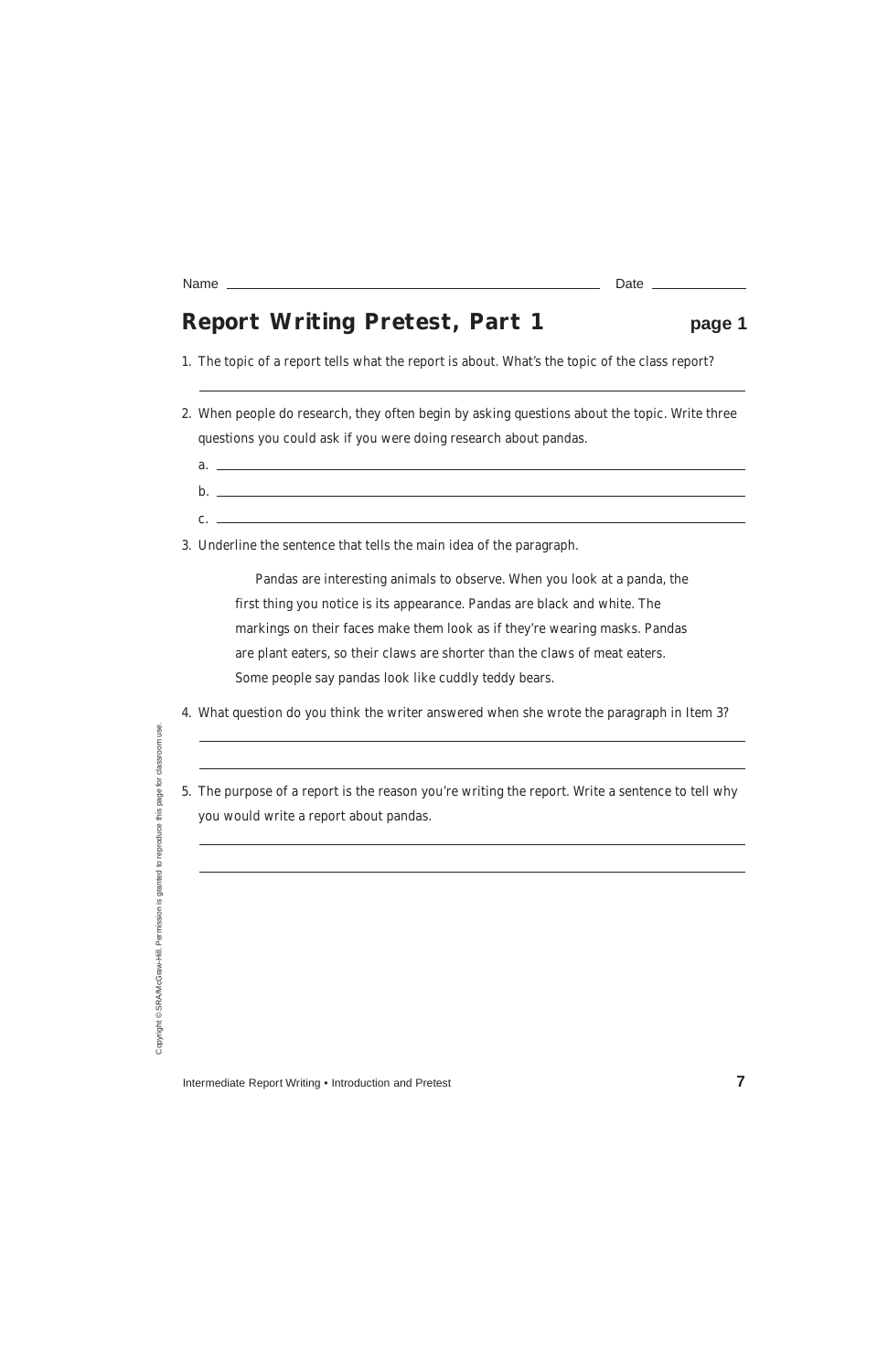## **Report Writing Pretest, Part 1 page 2**

6. There are many places to get information about pandas. Write three places you could get information about pandas.

| a.      |  |
|---------|--|
| b       |  |
| ◠<br>J. |  |

7. Some of the information in this paragraph doesn't belong. It's not about the topic.

There are not many parts of the world where pandas live. Pandas may be found high in the mountains in southwestern China. The climate is hot in Africa. Pandas thrive in mountainous areas that have forests of bamboo. Bamboo is good to eat. A few pandas can be found living in zoos throughout the world. Pandas do not like people to look at them.

a. What is the topic of this paragraph?

b. Draw a line through the sentences in the paragraph that don't tell about the topic.

| Name                     |   |  |  |  |  |
|--------------------------|---|--|--|--|--|
|                          |   |  |  |  |  |
| $\overline{\phantom{a}}$ | . |  |  |  |  |

**8** Intermediate Report Writing • Introduction and Pretest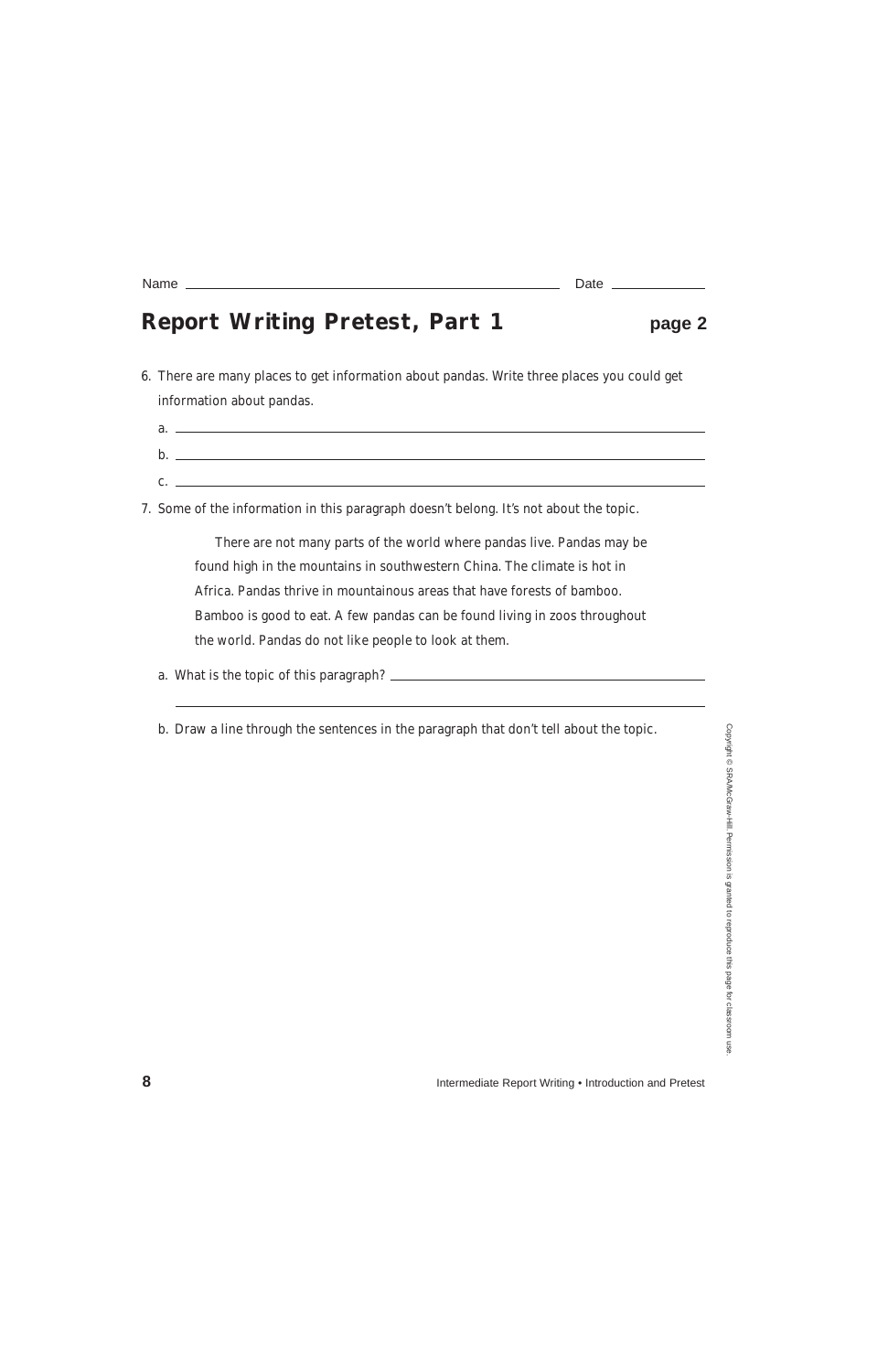## **Panda Fact Sheet**

Live high in the mountains of southwestern China

Eat bamboo

Sometimes eat eighty pounds of food a day Can eat more than 10,000 pounds of food a year Eat mostly plants, but sometimes eat small animals

Some scientists think giant pandas are in the bear family. Other scientists think giant pandas are in the raccoon family.

Like to live alone rather than in groups

A male panda can weigh up to 240 pounds. Females weigh about 200 pounds. Black-and-white fur with black ears and black fur around eyes Fur is thick and oily. Live to be twenty-five to thirty years old

use.

Intermediate Report Writing • Introduction and Pretest **9** 

Move slowly

Climb trees to get away from their enemies

Can see well in the dark and have a good sense of smell

Use smell and many different sounds to find each other

Baby pandas are born in late summer or early fall.

Born in hollow trees or in caves

Very tiny when born

Babies drink milk from their mothers.

Panda mothers take good care of their babies.

Stay with their mothers for about a year and a half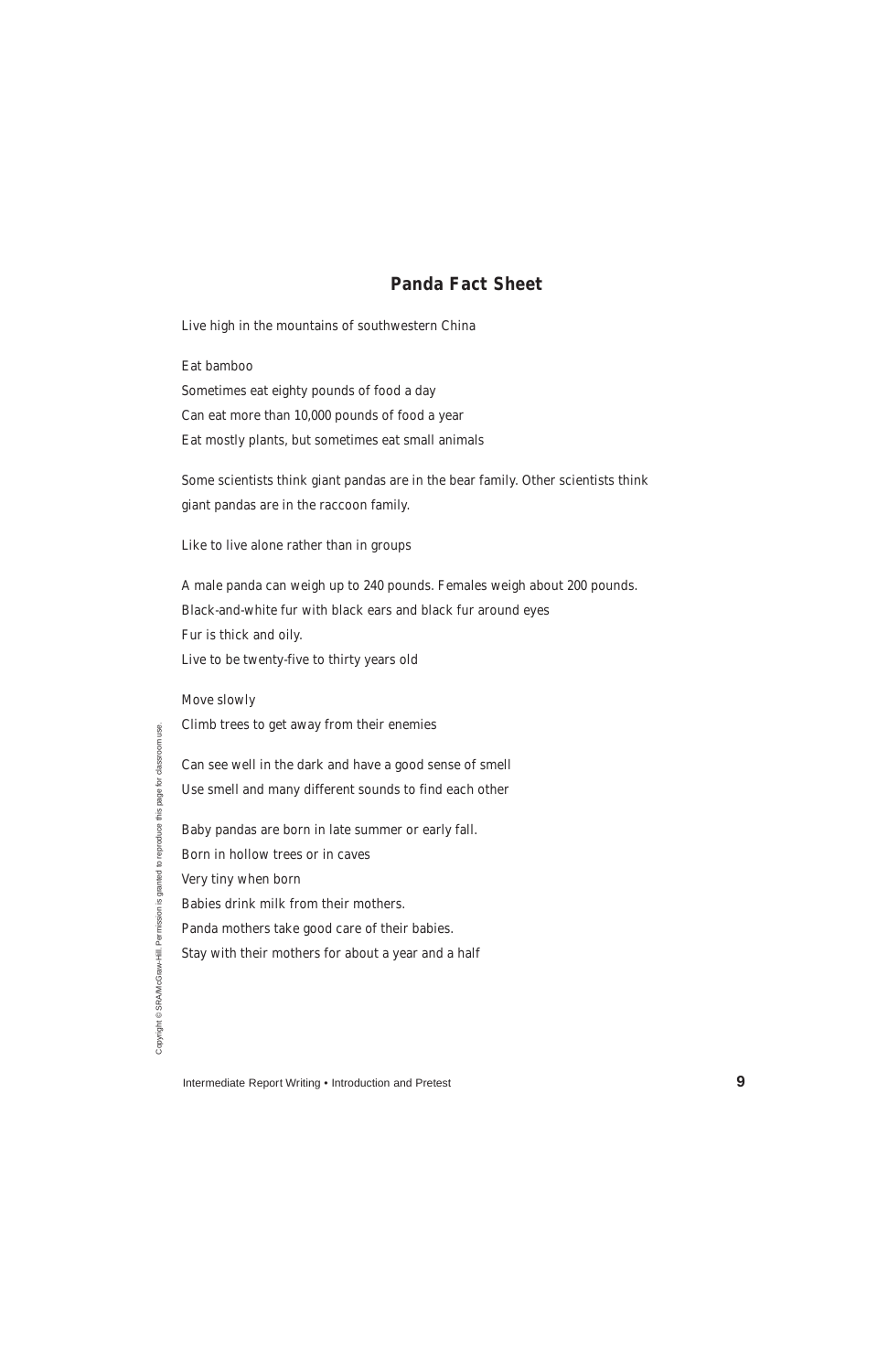| <b>Evaluating the Elements of a Short Report</b>                            |                                                                                                |                      |  |  |  |  |
|-----------------------------------------------------------------------------|------------------------------------------------------------------------------------------------|----------------------|--|--|--|--|
| The author of this report                                                   | <b>Possible Points</b>                                                                         | <b>Points Earned</b> |  |  |  |  |
| 1. Identifies the topic of a report.                                        | 2 points                                                                                       |                      |  |  |  |  |
| 2. Frames questions to direct research.                                     | 3 points for each question<br>1 point for capital at beginning<br>1 point for correct end mark |                      |  |  |  |  |
| 3. Identifies the main idea of a paragraph.                                 | 5 points                                                                                       |                      |  |  |  |  |
| 4. Identifies the question that was answered<br>by a paragraph in a report. | 4 points for the question<br>1 point for capital at beginning<br>1 point for correct end mark  |                      |  |  |  |  |
| 5. States the purpose of a report.                                          | 5 points                                                                                       |                      |  |  |  |  |
| 6. Names three sources of information for a report.                         | 2 points for each source                                                                       |                      |  |  |  |  |
| 7.a. Identifies the topic of a paragraph.                                   | 5 points                                                                                       |                      |  |  |  |  |
| 7.b. Eliminates information not related to the topic.                       | 2 points for each item                                                                         |                      |  |  |  |  |
| <b>Total Points for Part 1</b>                                              | 50 points                                                                                      |                      |  |  |  |  |

# **Scoring Part 1**

Name Date

## **RUBRIC**

**10** Intermediate Report Writing • Introduction and Pretest